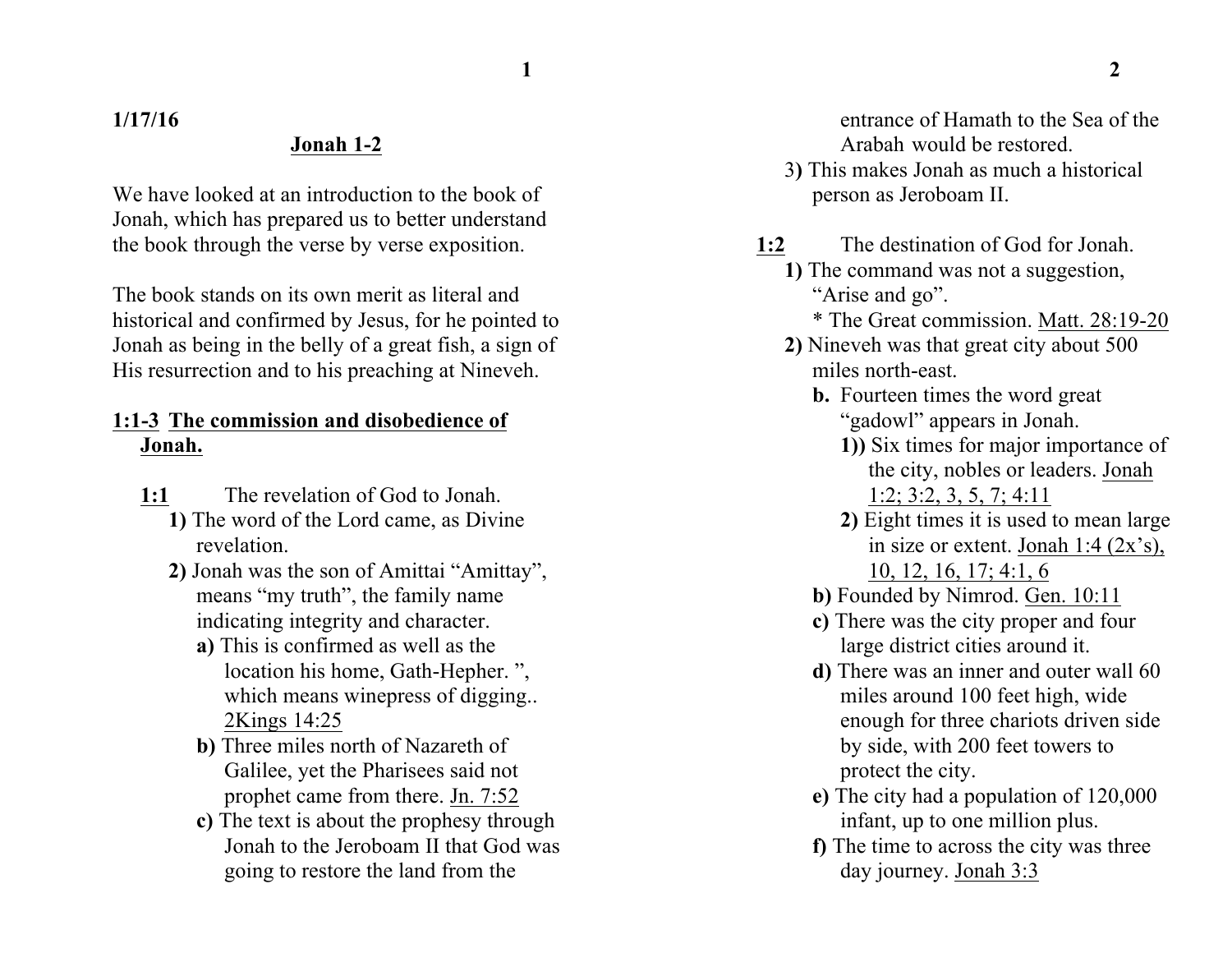- **3)** Jonah was to cry against the wickedness that had come up before God.
	- **a)** Fertility rights and sexual practices.
	- **b)** Child sacrifice to Molech.
	- **c)** Cruelty in warfare, skinning people alive, tearing them apart with horses, leading the away with hooks in their lips.
		- **1))** The word wickedness appears nine times, seven times it means, "trouble, disagreeable, unpleasant", synonymous with disaster, misery, difficulty or harm. Jonah 1:2, 7, 8; 3:10; 4:1, 2, 6
		- **2))** Two times it means "evil". Jonah 3:8, 10
- **1:3** The rebellion against God by Jonah.
	- **1)** "But Jonah" marks the contrast of his commission, disobedience.
	- **2)** Tarshish is believed to be Spain, about 2,000 miles west, believed to be Tartessus, a Phoenician colony in Spain near the Straits of Gibraltar.
	- **3)** The expression "from the presence of the Lord" means Jonah was running away from where God wanted him to go, Nineveh, not that he could go somewhere where God was not present, God was Omnipresent.
- **4)** He went down away from God's will, but he pay your own fare, costing him dearly, as it does to us. vs. 3, 5
- **5)** The city of Joppa was on the Mediterranean, where the timber for the temple was received from Hiram during Solomon's reign. 2Chron. 2:16
- **6)** The same place where Peter received the vision of unclean beast and told to go to the house of Cornelius. Acts 10

### **1:4-14 The tempestuous storm, the mariners and Jonah.**

- **1:4** The supernatural storm**.**
	- **1)** The word "But" marks the sharp contrast of God's disapproval the disobedience of Jonah on his way to Tarshish.
	- **2)** So He sent out "tuwl", Literally "hurled" a might wind divinely that resulted in the tremendous storm.
	- **3)** So severe that the boat began to break up. \* God was pursuing His prophet in his disobedience.
- **1:5** The response of the sailors.
	- **1)** The sailors became afraid, though they were well experienced Phoenician, but they understood their danger.
	- **2)** They cried out to each man's god, being Gentile idolaters.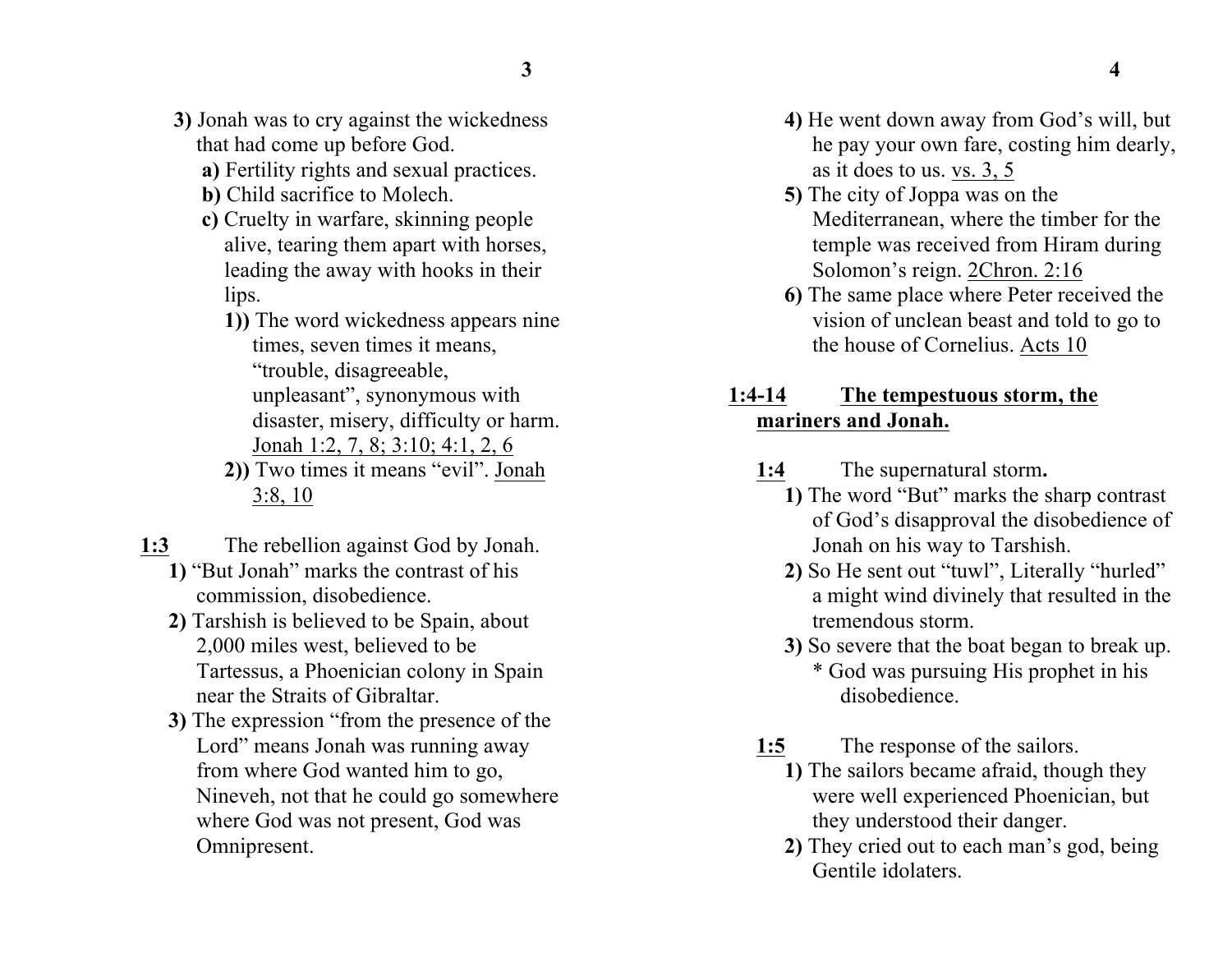- **3)** They threw the cargo over as a last resort to keep the ship afloat.
- 4) But Jonah was fast asleep on the lower deck.
	- \* Can a believer sleep peacefully, while in disobedience and running from God? Yes!
- **1:6** The captain sought the help of Jonah.
	- **1)** He was concerned and astonished that Jonah would be sleeping, rebuking him, "What do you mean, sleeper."
	- **2)** He commanded Jonah to arise and call on his God, so they not perish.
		- \* Same command God gave Jonah, perhaps reminding him. Jonah 1:1
	- **3)** He pleads with Jonah to call on his God. \* You know it is bad when the captain comes and asks for your help!
- **1:7** The sailors cast lots to find the culprit behind the storm**.**
	- **1)** The pagans cast lots to determine their fate and guidance.
	- **2)** God intervened and directed the lot to Jonah. Prov. 16:33
- **1:8-9** The sailors pleaded with Jonah to answers some questions.
	- **1)** Who caused this trouble? vs. 8
	- **2)** What was his occupation? vs. 8
- **3)** Where he came from? vs. 8
- **4)** What country he came from? vs. 8
- **5)** Who were his people? vs. 8
- **6)** Jonah replied, I am a Hebrew. vs. 9
- **7)** Jonah said he feared the LORD, the God of heaven, Creator of sea and land. vs. 9
- **1:10** The response of the sailors.
	- **1)** They were exceedingly afraid.
		- \* The history of the Exodus of Israel, the conquest of the land, King David and Solomon were well known.
	- **2)** Why have you done this?
		- **a)** They knew Jonah was fleeing from the LORD by his own words**.**
		- **b)** The unbeliever has a higher expectation of the believer and is shocked when sees him fail. Ex. 3-12
		- **c)** Abimelech and Abraham. Gen. 20
- **1:11** The sailors ask Jonah the remedy for the calming the storm.
	- **\*** The water was becoming more powerful and destructive!
- **1:12** The rebellious prophet Jonah informs them of the remedy, to cast him overboard. **1)** He is ready to die for his disobedience because his hate for Nineveh was greater than his openness to the love of God.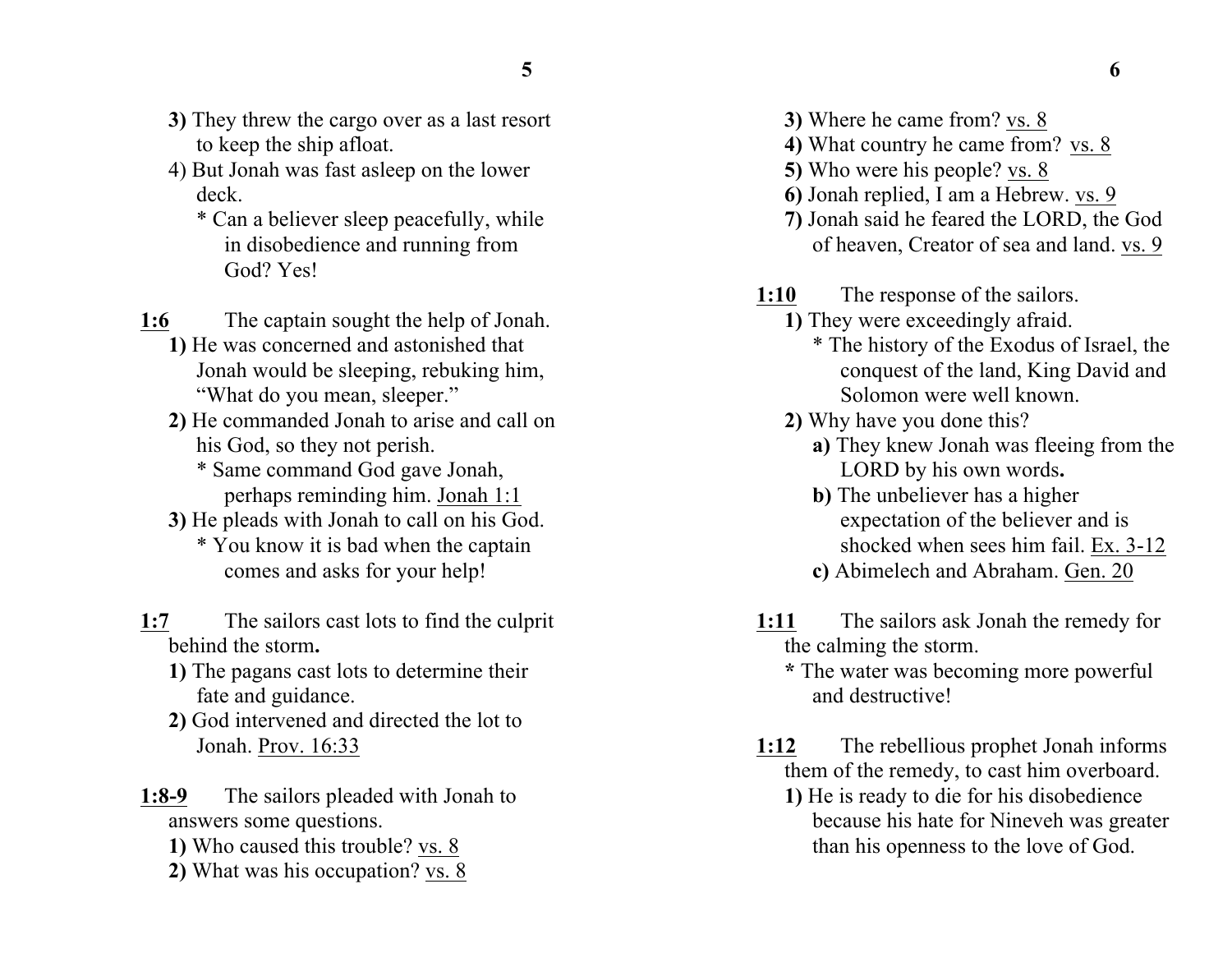- **a)** Notice Jonah never thought of taking his life by suicide and if he really waned to die, why did he later call for God to save him from the belly of the great fish.
- **b)** He will also pray for God kill him. Jonah 4:3
- **c)** Elijah also prayed that God kill him, but God never answers a prayer for death because it's not a prayer, but selfish self-pity.
- d) No Christian has the right or freedom to take their life!
- **2)** Jonah stated the storm was due to him.

**1:13-14** The reluctance of the mariners.

- **1**) They rowed harder to control ship to no avail. vs. 13
	- \* The sea worsened!
- **2)** They cried out to Yahweh and prayed. vs. 14
	- **a)** Don't let us perish.
	- **b)** Don't charge us with innocent blood.
	- **c)** You have brought this storm on us sovereignly.

### **1:15-16 The disobedience of Jonah disciplined**.

**1:15-16** The prophet Jonah is cast in to the sea.

- **1)** The result was the second divine miracle for after a storm ceases the sea doesn't until days after, here is the reverse, the seas was a glass. vs. 15
- **2)** The seamen are converted. vs. 16
	- **a)** They feared the LORD exceedingly.
	- **b)** They offered sacrifices.
	- **c)** They made vows.
	- **d)** They prayed to him as Yahweh**.** vs. 14
		- **1))** Their conversion was true for it took place when they were safe, not during the storm!
		- **2))** The message is more important than the man!

# **1:17-2-10 The prophet Jonah in the belly of the great fish.**

- **1:17** The merciful discipline of God to the disobedient prophet.
	- \* Verse 17 should be verse 1 of chapter 2, this is a better and natural division.
	- **1)** Lord prepared a great fish to swallow Jonah, the third miracle for God was pursuing the prophet, now He is preserving the prophet.
		- **a)** The phrase "great fish" is a large fish, some have translated it "sea monster", but not whale necessarily
		- **b)** God will prepare also a palm, a worm and an east wind. Jonah 4:6-8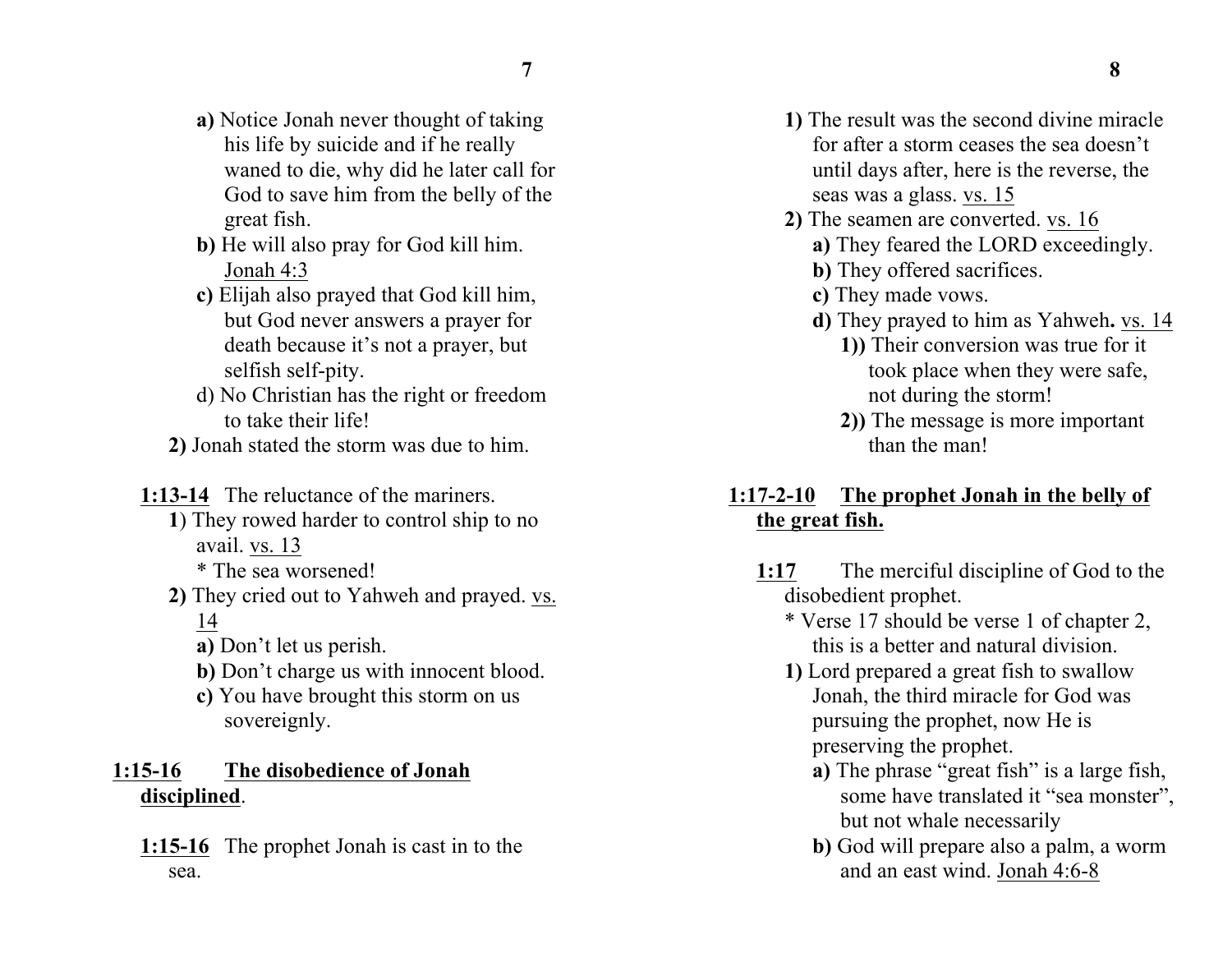- **c)** Sperm whales have up to 8 feet in diameter throats.
- **d)** In 1891 a sailor was swallowed and the next day as they opened the whale he was alive, along with other accounts.
- **2)** Jonah was there three days and nights.
	- **a)** Jonah was a sign of the death and resurrection of Jesus Christ and that the men of Nineveh would rise up in judgment with their generation and condemn it, because they repented at the preaching of Jonah; "and indeed a greater than Jonah is here". Matt. 12:39-41; Lk 11:29-32
	- **b)** Jonah was the prophetic type and Jesus the anti-type, the fulfillment.

#### **2:1-9 The personal experience of Jonah in the belly of the great fish.**

- **2:1-3** The prayer of confession, repentance and forgiveness.
	- **1)** The second chapter of Jonah is a Psalm of praise, adoration and thanksgiving for his deliverance for the belly of the fish, the only poetical portion in the book.
	- **2)** Modern critics believe it is not part of the original narrative, but the argument can be settled quickly, the greatest authority,

Jesus, as we have pointed out quoted the chapter as prophetic of his resurrection.

- **2:1** The setting for the prayer of Jonah was the belly of the large fish.
	- **1)** Jonah could not run anywhere else.
	- **2)** Jonah prayed, a statement of fact, implying he confessed and repented.
- **2:**2 The prayer was accepted by God. **1)** It is acknowledged to been heard and
	- responded to by God, implying repentance and forgiveness.
		- \* If I regard iniquity in my heart, God will not hear me." Ps. 66:18; Is. 59:1-2, 1Jn. 2:1
	- **2)** This verse is the summary statement at the beginning of the Psalm, rather than at the customary place, the end.
	- 3) The belly of Sheol was the place of departed spirits, the world of the dead a two-fold compartment for those who died in faith and those without faith. Lk. 16
- **2:3-7** The reflection and agony of Jonah in the fish.
	- **2:3** The acknowledgment by Jonah was that God was disciplining him. **1) "**You cast me into the sea".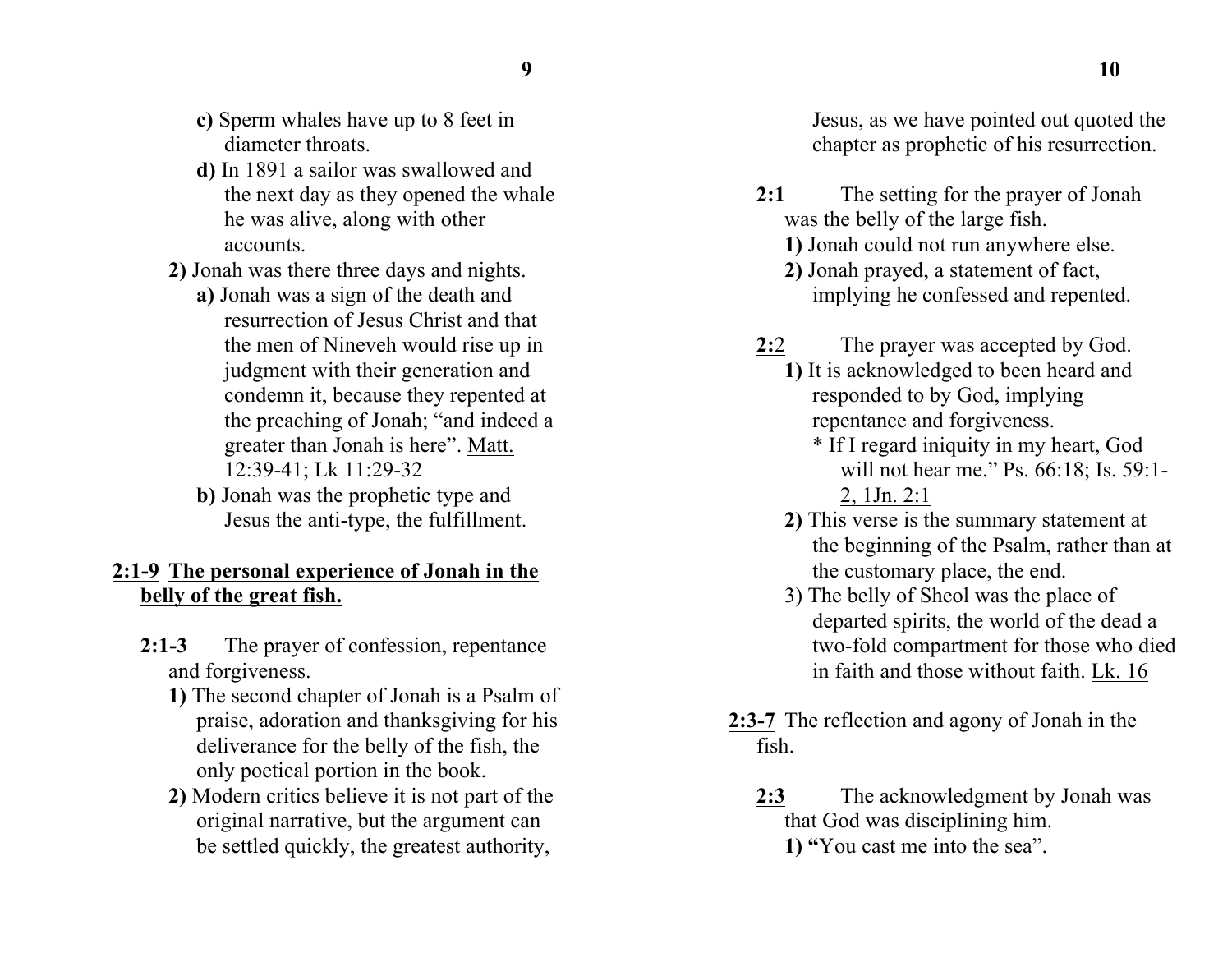- **2) "**All Your billows" and "Your waves passed me". Ps. 169:1-2
- **2:4** The acknowledgment of being restored in fellowship to God.
	- **1)** "I have been cast our of Your sight".
	- **2)** "Yet I will look again towards Your Holy Temple".
- **2:5-6** The miserable state in the belly of the fish.
	- **1)** The overwhelming despair even of soul. vs. 5
		- **\*** The word soul "nephesh", speaks of his person, not just his physical body, as to say "even to my spirit".
	- **2)** The constant incoming water and seaweed tangling around his head in utter darkness. vs. 5
	- **3)** He was very aware of the deep descent of the fish by being aware of the length of time the forward and down motion continued, concluding he was a dead man. vs. 6
		- **a)** Jonah spoke of mountains in the sea, yet he had no periscope.
		- **b**) The moorings "qetseb" means the bottom or based of the mountains.
		- **c)** Jonah described very picturesque the depth of the descent as beyond the

point of no return, "the earth with its bars closed behind me forever."

- **4)** He then all of a sudden he was delivered, "Yet You have brought up my life from the pit, O LORD, my God." vs. 6c-e
	- **a)** Jonah is looking back and recounting the experience and crediting God for preserving his life by having the large fish reverse his directing up to the surface, "Yet You have brought up my life." vs. 6c
	- **b)** Jonah compared this to coming up from "the pit" "shachath", meaning "the grave", "Sheol" in verse 2. vs. 6c
	- **c)** Jonah vocalized his personal relation to God, "O LORD, my God." vs. 6d-e
- **2:7** The agreement and fellowship.
	- **1)** The condition of Jonah was life threatening throughout the three days, constantly. vs. 7a
		- **\*** As his soul fainted within him every time he experienced that distressful hopelessness believing he was going to die, he would life a prayer up to God.
	- **2)** The response of Jonah was to be completely dependent on God.
		- **\*** The covenant God of Israel, Who called and commissioned him as His prophet to Nineveh. Jonah 1:1-2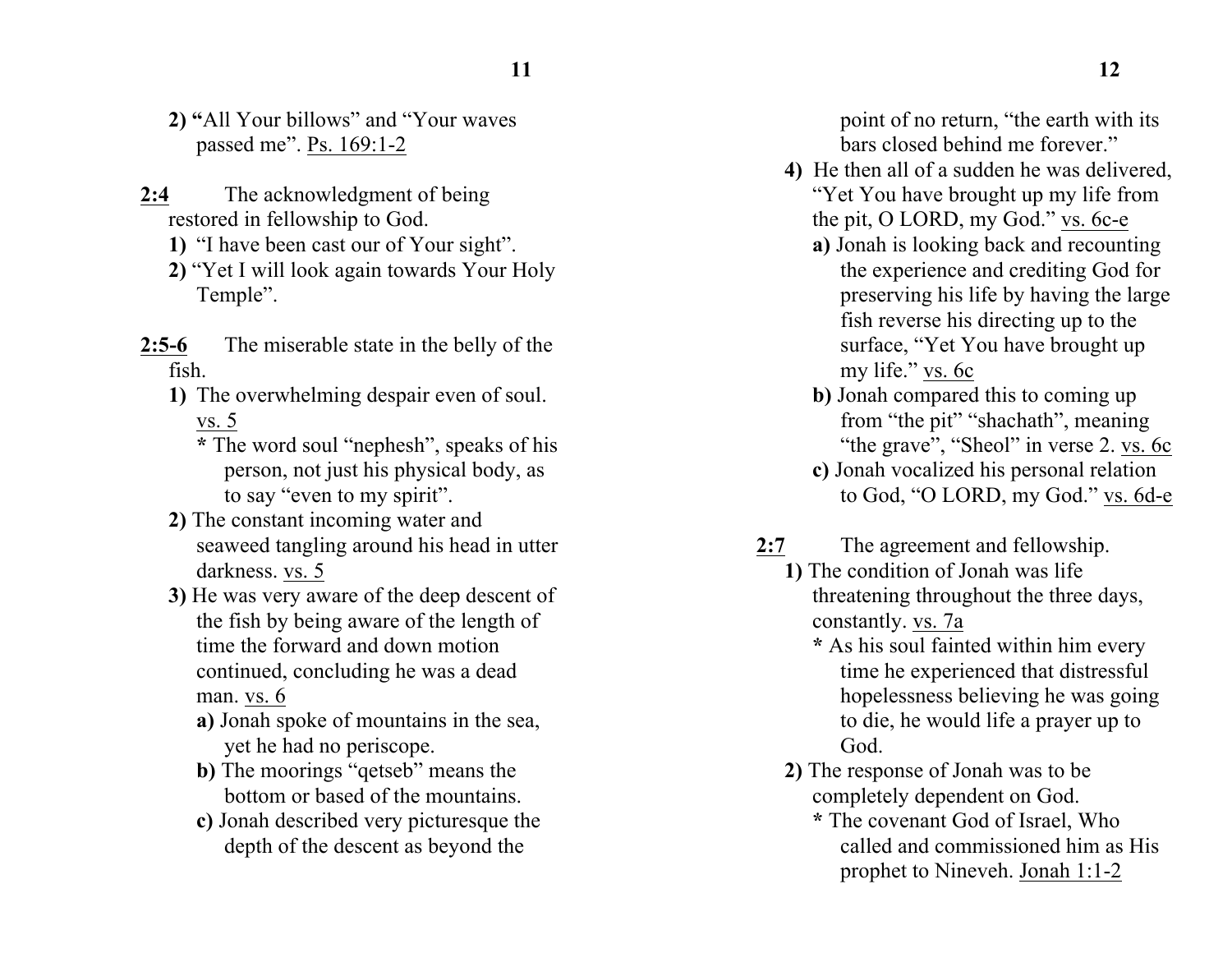# **2:8-9 The commitment of Jonah towards God.**

- **2:8** The prophet distinguished himself from the Gentiles.
	- **1)** The verse almost seems out of place, yet it is very relevant to the narrative. vs. 8
		- **a)** Jonah saw himself superior to the Gentiles, who were idolaters, this would include the Assyrians, which he was still reluctant to see saved.
		- **b)** God knew the heart of Jonah, He was neither fooled nor ignorant to the fact, but was very patient and longsuffering with His people.
	- **2)** The declaration by Jonah was an absolute Biblical truth.
		- **a.** The practice of idolatry is a worthless thing "shav", means emptiness, vanity and falsehood by images to represent God. Ps. 115
		- **b)** Idolatry is the worship of nature or creation, rather than the Creator, demons are behind idols. Rom. 1; 1Cor. 10:20
	- **3)** The consequences of practicing idolatry is that a person, "forsakes his own mercy".
		- **a)** Mercy is less that we deserve.
		- **b)** Grace is what we do not deserve.
		- **c)** Law is what we deserve.
- **d**) The word mercy "checed" is a covenant word, loving-kindness, implying the goodness and faithfulness of God.
- **2:9 The prophet** Jonah described his devotion to worship God in giving thanks. vs. 9
	- **1)** Sacrifice indicated fellowship by forgiveness.
	- **2)** Thanksgiving indicated appreciation for his deliverance.
	- **3)** Vow meant dedication for going to Nineveh, but not in heart.
	- **4)** Salvation indicated revelation of the covenant God and being one with God.
- **2:10** The response of God to the prayer of Jonah.
	- **1)** God communicated with the gigantic fish. vs. 10a
		- **a)** God took Jonah at his word.
		- **b)** God knew Jonah had not repented whole-heartedly.
		- **c)** God was going to give Jonah a second chance.
	- **2)** The gigantic fish obeyed God and vomited Jonah onto dry land." vs. 10b
		- **a)** The gigantic fish spit out Jonah from the ocean to dry land, hurling on the sand shore, probably near Joppa.